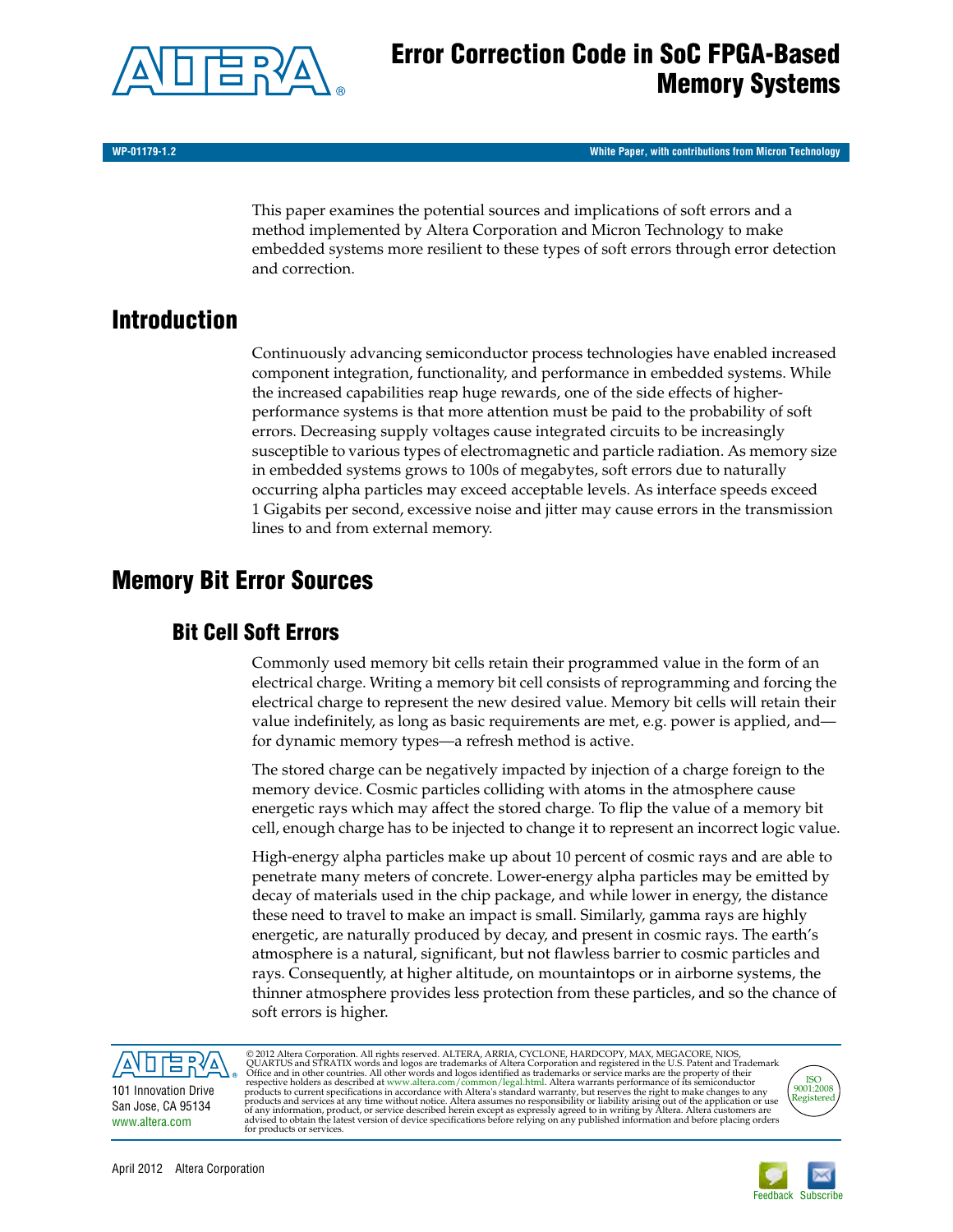The event in which an external energy injection inadvertently modifies the value of a memory bit cell is referred to as a single event upset (SEU). The class of these errors is soft errors, as the error is not caused by a defect in the device, but instead by the device being subject to an outside disturbance. If the correct data is subsequently rewritten, it is not likely to undergo the same upset. As such, the likelihood of such an event is extremely small, while it increases with growing memory capacity.

### **Hard Errors**

Hard errors are categorized as incorrect functionality. This is where the error is often reproducible and persistent. While a system, including the memory contained therein, is assumed to be free of faults after production, this situation may change as the device ages. Factors such as excessive temperature variation, voltage stress, high humidity, and physical stress, all contribute to increased probability that a component in the system may start to fail. These errors may show as a stuck bit caused by a defect in a memory cell or in a printed circuit board trace.

#### **Transmission Errors**

Transmission errors are those errors that occur in the path between a memory bit cell and the functional unit that is reading or writing data. This type of error can be introduced by jitter and noise in the system temporarily exceeding design margins of the transmission path, and thus are dependent on design margins, quality of components used, and the systems susceptibility to electrical energy in its environment.

Inductances, capacitances, and wire lengths of physical connections to external memory are orders of magnitude higher compared to internal wiring in the system on chip (SoC) or the memory devices. Still, transmission errors also can occur inside components. Alpha particles and gamma rays can impact sense amplifiers and memory bit lines, causing the incorrect capture of a data value.

#### **Figure 1. Transmission Error Path**

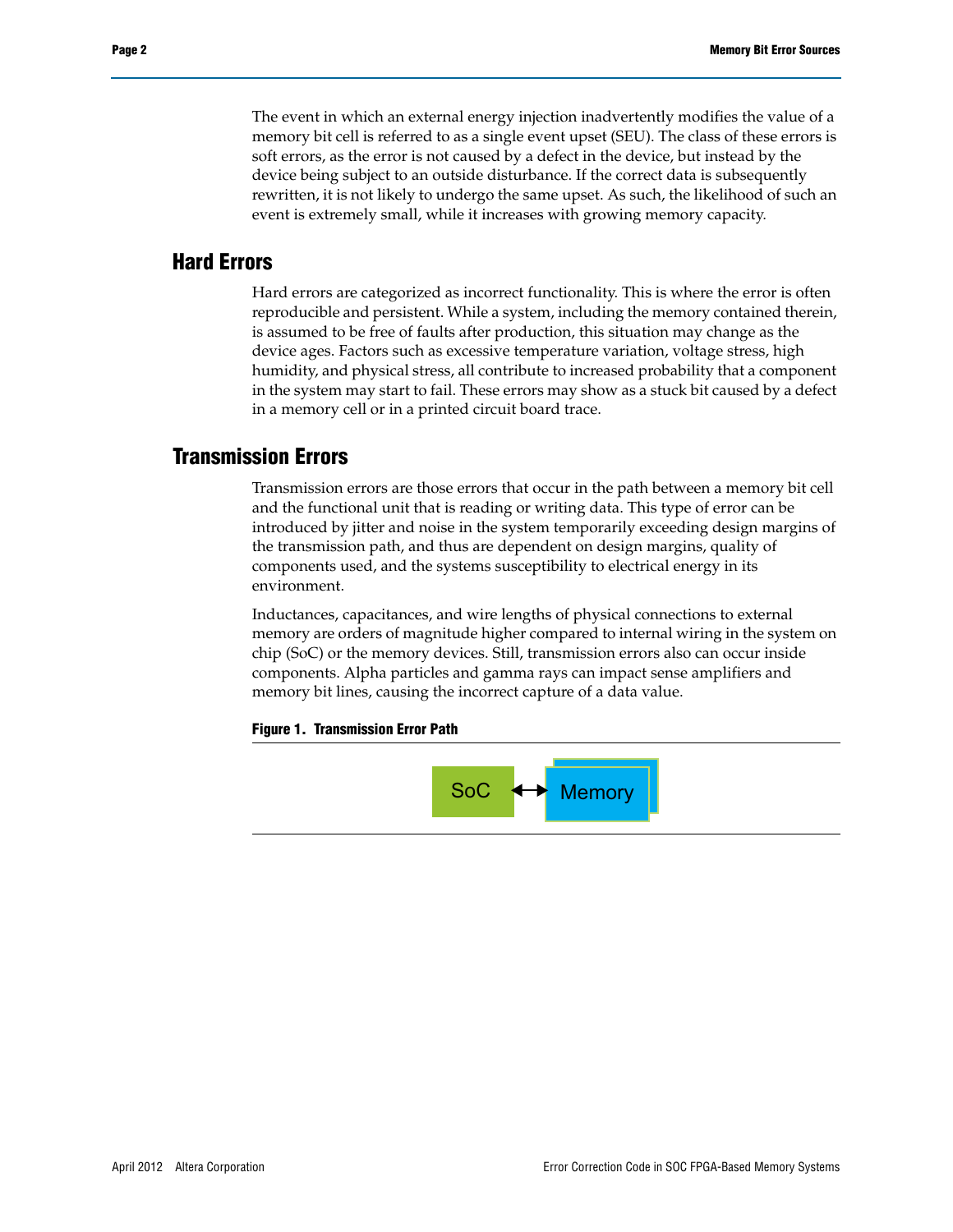#### **Implications of Errors**

Memory data corruption is often fatal to the operation of an embedded system. In a processor-based system, memory errors result in incorrect values in either instruction or data streams. Modern processors will detect illegal instructions, commonly forcing a reboot of the system. Errors in data streams may cause the program flow to derail, which often results in illegal access to protected memory. These events have their equivalent in the desktop world as a "blue screen of death" or a "core dump."

While a crash is undesirable in embedded systems, the alternative is worse. Errors that are not immediately detected can linger in the system for an extended period of time. Undetected memory errors can multiply as the faulty data is used to calculate new data. Once faulty data has been detected, the originating point and the subsequent induced damage may be difficult to correct or even identify.

Embedded systems often operate for extended periods of time and are not frequently rebooted as one may see with desktop computers. This gives embedded systems the additional disadvantage that errors will accumulate over time.

The effects of data corruption or system crashes are numerous. Misbehaving systems will annoy users and make customers unhappy. Maintenance costs may increase, as customer complaints trigger expensive investigations for error sources that are non replicable. A sudden system failure may cause an unsafe environment around heavy machinery, and errors in secure systems may provide access via unintended backdoor entry methods.

## **Likelihood of Errors in Embedded Systems**

The rates of hard errors and transmission errors are a function of many variables. Studies have measured such errors in larger systems, but those results may not translate to other systems.

On the other hand, various studies have published soft error rate (SER) results. As a practical example, an embedded system with 1 Gigabyte of dynamic memory is expected to have a mean time between failures (MTBF) in the range of a few times per year to once every few years.

The MTBF should be considered in view of the number of systems in the field. As a system supplier, you should regard the possible number of fails of the total devices in a given time period. Assuming 10,000 devices in the field with an MTBF of 10 years, this implies that an average of 1,000 devices per year is expected to suffer from a single bit soft error.

The acceptability of such an error rate depends on the application domain. Developers of applications used at high altitudes will be concerned with higher SERs due to cosmic rays. Military, automotive, high-performance computing, communication, and industrial customers will be concerned with degradation of safety, security, and reliability. In the consumer domain, an MTBF of one year may sometimes be acceptable. In many cases however, the added maintenance cost and the number of unhappy customers are key factors driving the need for a solution.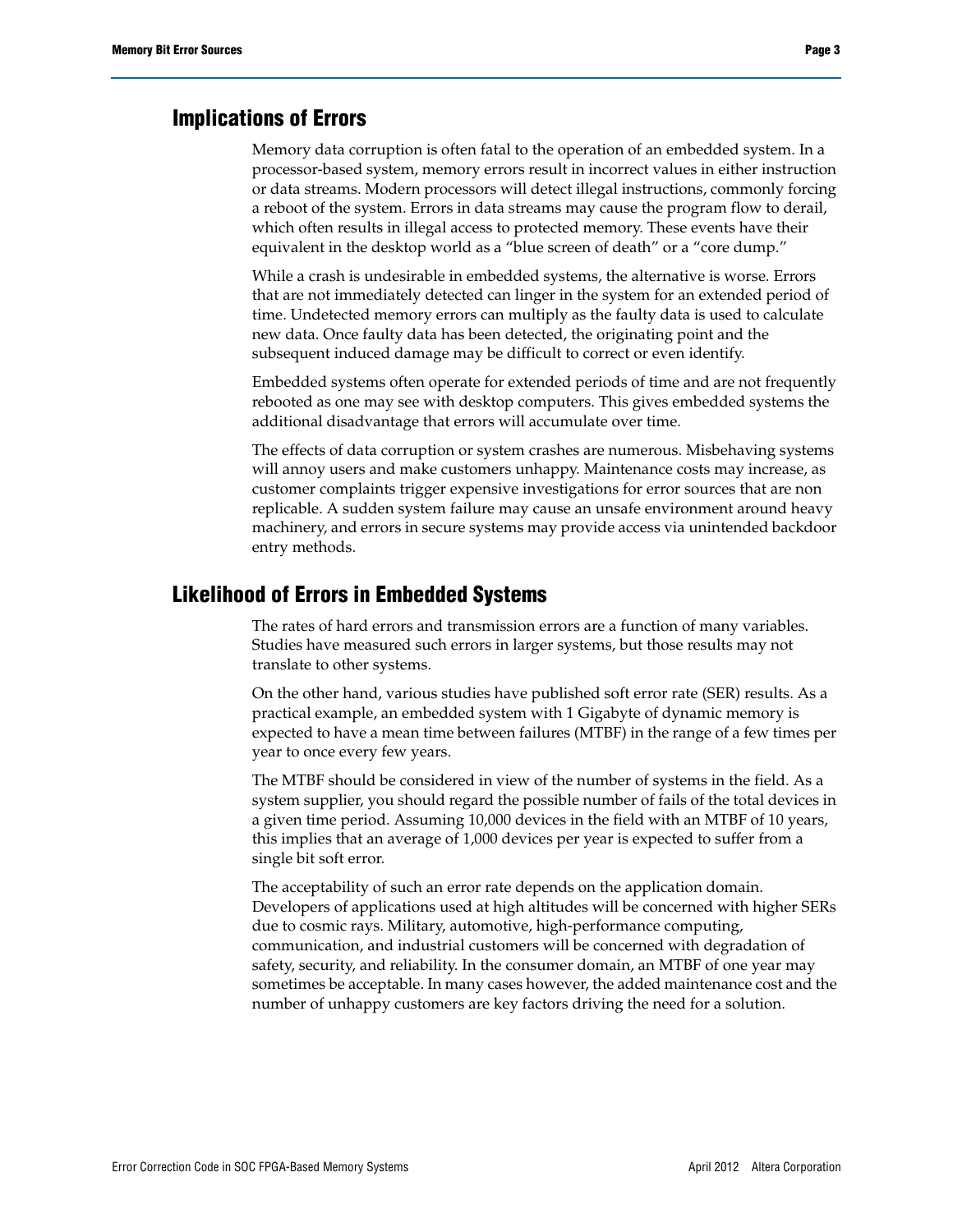# **Improving Error Resilience**

## **Transmission Errors**

The Altera® SoC FPGA supports up to 533 MHz (1066 Gbps) DDR3. The specification for the DDR3 interface and the way this has been implemented in both the SoC FPGA and external memory device guarantee a negligible error rate. This assumes a robust board design and control of jitter and noise within the boundaries dictated by the DDR specifications.

A large-scale study performed by Google in cooperation with the University of Toronto and another study by Stanford University showed that a subset of all the systems analyzed created the majority of the errors. These errors may well be caused by excessive jitter or noise, or may be related to sub-par quality of the systems and their components.

The probability of transmission errors increases with higher interface speeds, such as defined for DDR4 and beyond. As voltages of power planes and signal levels shrink in support of reduced power consumption and higher interface speeds, jitter and noise are becoming harder to control. JEDEC points out that for next-generation memory specifications of DDR4 and GDDR5, the impact of jitter and noise has driven the specification to allow for a tradeoff between a certain bit error rate and simplification of design, characterization, and qualification. Any allowed bit error rate would effectively necessitate a method to correct occurring errors.

## **Soft Errors**

Because soft errors are unavoidable, methods have been developed to make systems resilient to many such errors. That is, when an error occurs, it can be detected, corrected, and the corrected value passed on, and thus the system continues uninterrupted. This feat is accomplished by adding bits to memory data words, whereby the widened word carries sufficient information to detect and correct errors. The more bits are added to a data word, the more errors in a word can be corrected. This makes error correction a function of cost and desired reliability.

A method that allows correction of a single error and detection of two errors in a word is both cost-effective and proven to provide excellent error resilience in embedded systems. This technology, widely deployed in the industry, is referred to as error correction code (ECC).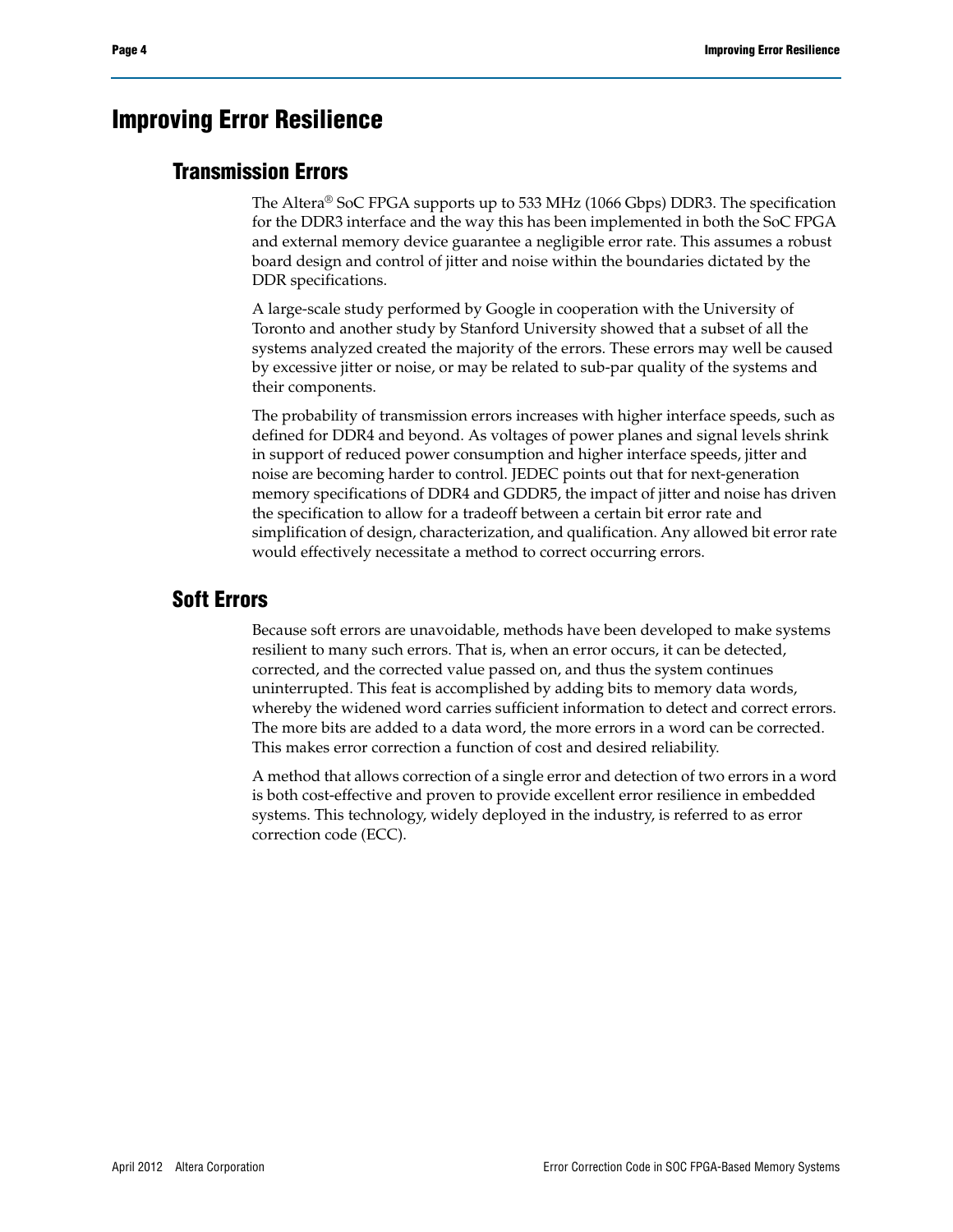## **Basic Implementation of ECC**

ECC is implemented by making the memory wider and adding a limited amount of combinatorial logic in the path to and from that extra memory. The logic required for ECC encoding is based on well-established polynomial Hamming algorithms. An ECC bit generator creates the ECC bits out of the data being stored and stores the ECC data together with the regular data. An ECC detection and correction logic function is inserted at the output of the memory. When reading the memory, this function will check the combination of ECC data and regular data. If no error is detected, it will pass the regular data through unchanged. If a single bit error is detected, it will correct the error bit pass through the regular data, now with all bits correct, and optionally raise a flag. If two errors are detected, it will raise a flag, allowing the system to gracefully respond to the event.



#### **Figure 2. ECC-Enabled Memories Are Wider and Have Additional Logic**

### **Advantages of ECC**

The ability to correct a single error and detect double errors brings many benefits. While the introduction of ECC has been driven by the SER of large memories, it adds resilience against other types of errors as well.

A single hard error, such as a stuck bit line inside a memory or unreliable connection on a printed circuit board, may be fully covered by ECC. Single bit transmission errors are covered as well. Key is that single bit errors in a word can be corrected. That is, ECC will correctly handle many errors in the system, as long as any single word shows no more than a single bit error.

Another benefit is that the ECC logic can indicate a system health status. For any single bit error in a word, the ECC logic will correct the error. It also can signal a failure status to the processor, and the operator can take measures relevant to the required reliability of that system. This method turns system degradation into a maintenance task that can be scheduled, as opposed to a response to an unexpected fatal system error condition.

Based on heuristic probabilities, a model for estimating soft errors in systems without and with ECC is explained in the appendix. It shows that the addition of ECC effectively increases the MTBF from being shorter than the life time of the product to longer than the life time of the universe.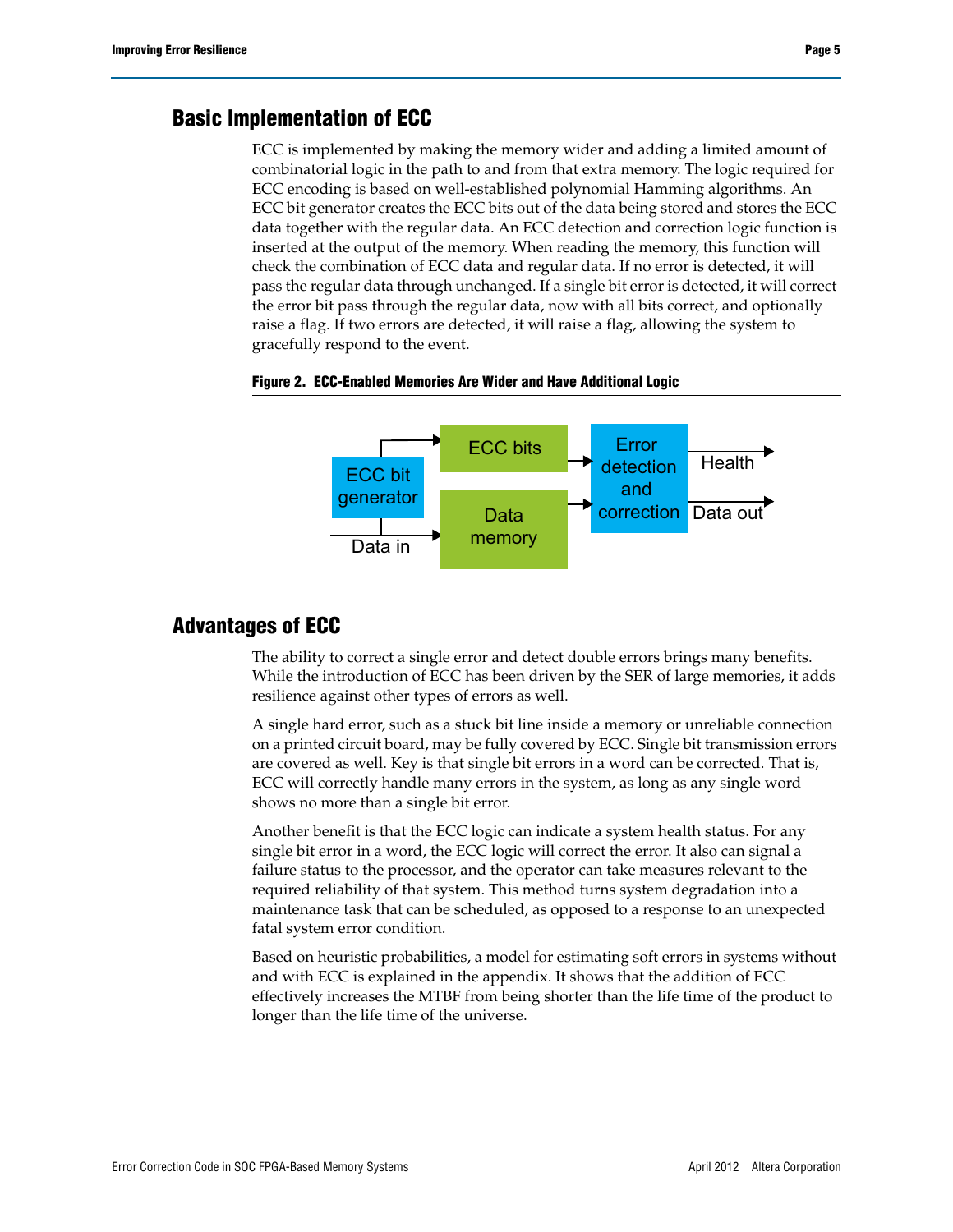|  | 1-GB DDR, 32-bit<br>Data, 7-bit ECC | <b>Error Probability</b>       | <b>Failures per 1 Billion</b><br>Hours (FIT) | <b>MTBF</b>       |
|--|-------------------------------------|--------------------------------|----------------------------------------------|-------------------|
|  | No ECC                              | Higher: $1.10 \times 10^{-13}$ | 10 <sup>6</sup>                              | 979 hours         |
|  |                                     | Lower: $6.9 \times 10^{-15}$   | 59269                                        | 1.9 years         |
|  | ECC                                 | Higher: $1.19 \times 10^{-13}$ | $10^{-14}$                                   | $10^{19}$ years   |
|  |                                     | Lower: $6.9 \times 10^{-15}$   | $4*10-17$                                    | $3*10^{21}$ years |

**Table 1. ECC Brings Very High Resilience to Single Errors**

**Figure 3. Example Soft Error MTBF for External DDR Memory Without Error Resilience**



# **Altera and Micron ECC Solutions**

## **ECC for External DRAM**

Adding ECC capability to a memory that is external to the Altera SoC FPGA only requires that the memory data width is increased. The functions to generate the ECC bits, and those for error detection and correction, are already built into the memory controller inside the SoC FPGA. With that regular, albeit wider, memories can be used. In addition, the data path between the SoC FPGA and the external memory is covered by ECC, thus including resilience to some transmission errors in the data path.

External memory systems with 16- or 32-bit wide data lanes between the SoC FPGA and the external memory require six or seven additional storage bits of ECC, respectively. Altera's architecture simplifies this by defining that one additional byte-wide memory be used for either scenario.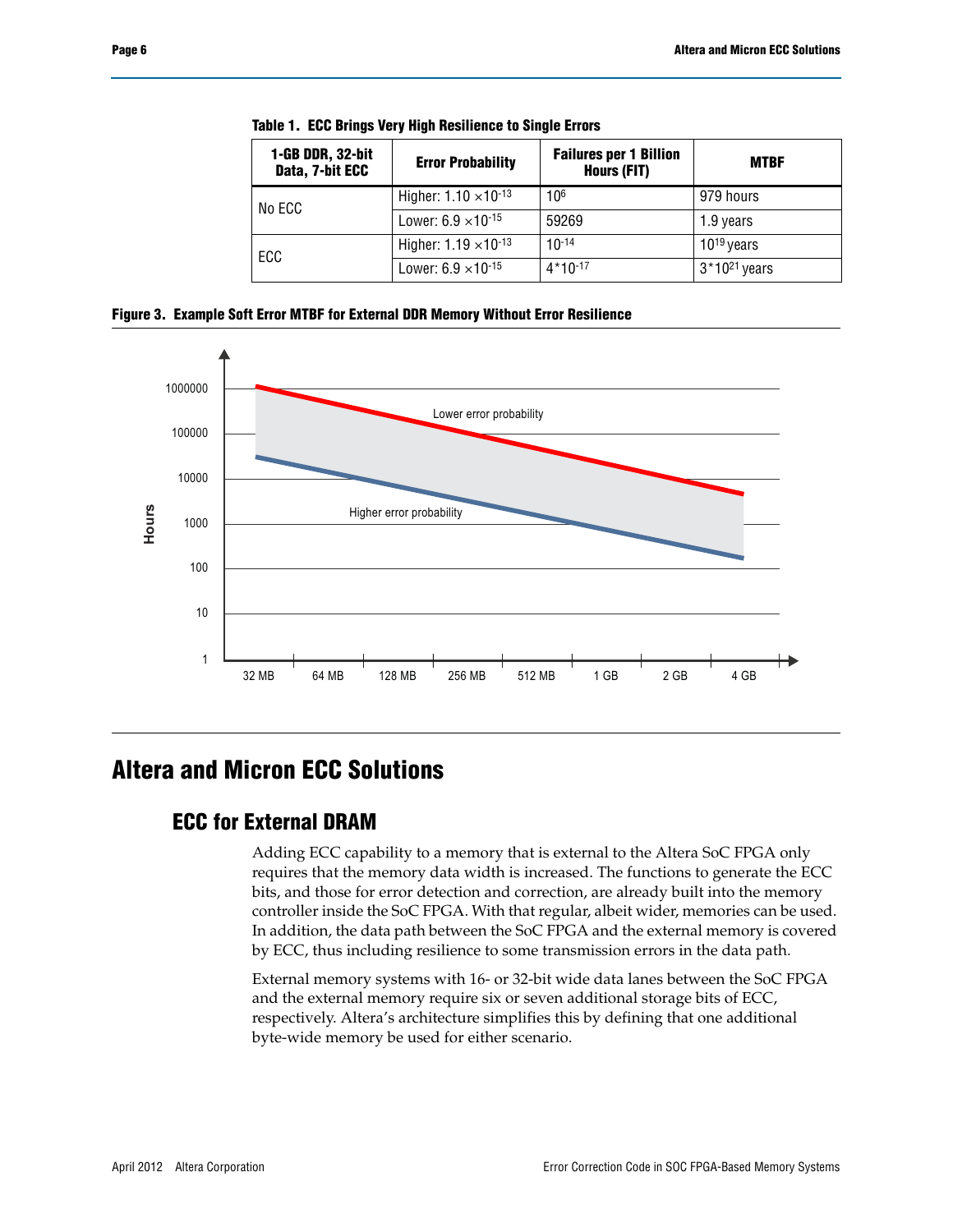## **Typical Architecture of ECC-Protected DRAM**

A modern embedded system consisting of a SoC FPGA and external memory might be required to include 1 GB of DRAM. To achieve a cost-effective, 32-bit wide memory interface for such a system, a typical selection of DRAM might include a combination of one 8-bit wide device and two 16-bit wide devices, configured in parallel.





## **ECC for NAND Flash**

External NAND flash can be connected to SoC FPGA devices, both as one of the possible boot configuration memories and as application as a file system. NAND flash is rather sensitive to soft errors, and there is often a desire for ECC protection. Instead of making data words in the NAND flash devices wider, as seen in external DDR memories, NAND flash devices provide additional storage buffers in the device to retain ECC data bits. ECC is done on larger data blocks, 512 or 1024 bytes, and the SoC FPGA device can correct up to 24 bit errors. While the implementation specifics are tuned to generally accepted error patterns of NAND flash, the resilience method is similar to those found on regular SRAM and DRAM.

## **Error Resilience Inside Altera SoC FPGAs**

ECC functionality is built into the SoC FPGA device for a large number of on-chip memory instances. The level 2 cache, the scratch RAM, memory inside the FPGA fabric, and memories that serve as data buffer in peripherals are each widened and equipped with ECC generator and correction logic. As these are built-in, using the ECC feature carries no additional cost. Similarly, the ECC logic for external memories and NAND flash is built-in the SoC FPGA.

Data and instruction caches are relatively small in their physical size and thus less prone to soft errors. They do need to operate at high performance levels, and to avoid additional latency when reading the level 1 caches, a simple parity check method is used.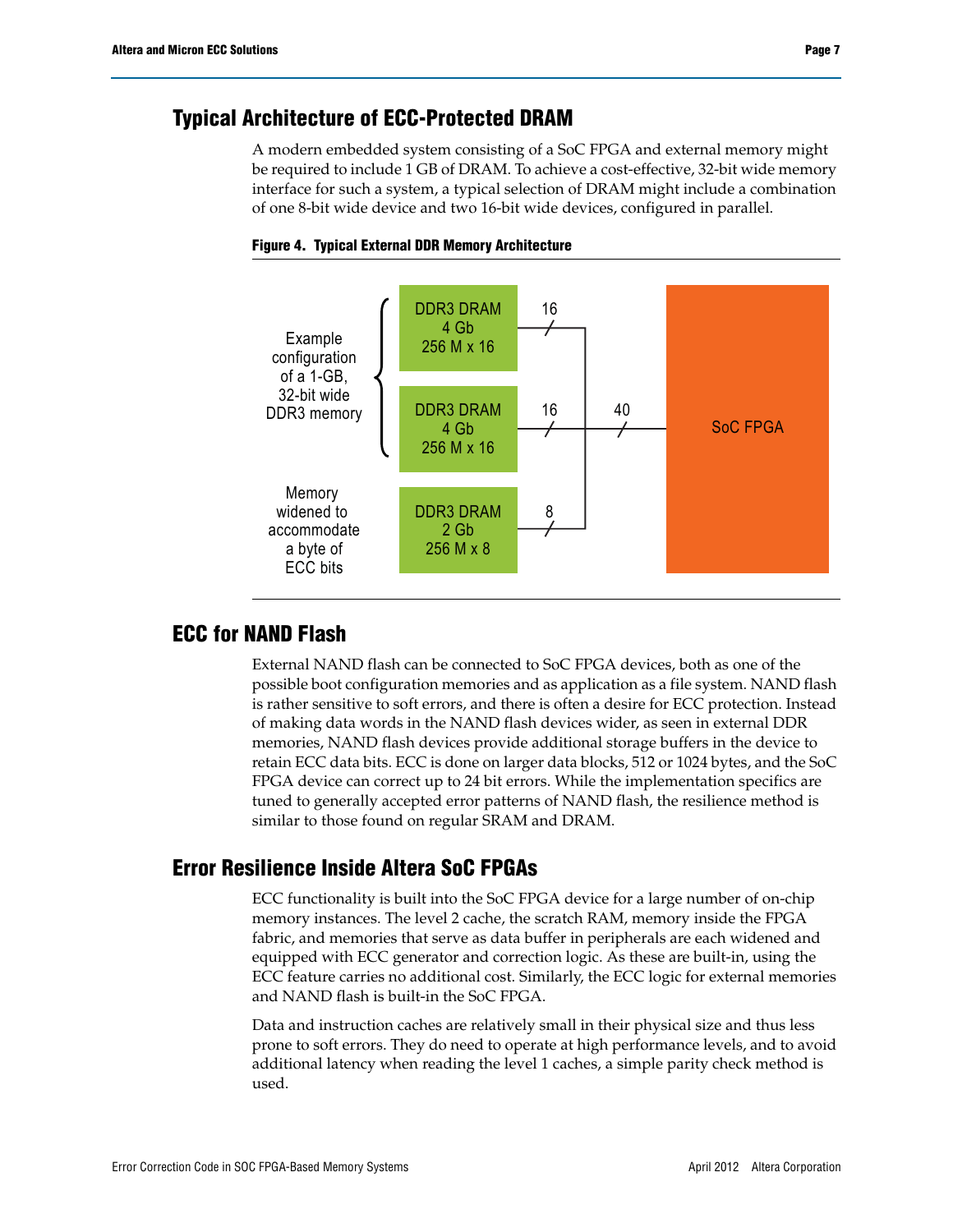The configuration bits inside the FPGA fabric are not organized in wide data words and do not lend to ECC implementation. Instead, the FPGA fabric has a built-in hardware engine that allows for cyclically checking for the correctness of the configuration bits, raising a flag when an error is detected. This error correction method is referred to as "scrubbing," and is an industry-standard method for this class of devices.

Altera SoC FPGAs have all the required logic to support error resilience at the system level, integrated into the device. By merely widening the external DDR memory, a comprehensive system-level wide method of resilience to soft errors and transmission errors can be obtained.





# **Summary**

Memories in embedded systems may suffer from cosmic energy injections causing bit flips and from transmission errors due to excessive noise and jitter that can cause incorrect transfer of data. While the chance of such errors is small, with growing memory sizes, interface frequencies, and bandwidth, the likelihood of such events is a growing challenge. System-level error resilience is increasingly becoming a design consideration in higher-performance embedded systems.

Altera SoC FPGA devices are designed for high levels of error resilience, through the use of scrubbing, parity checking, and ECC. They enable efficient addition of ECC on external memories, specifically including 32-bit-wide external DRAM memories found in higher performance systems. Adding ECC practically eliminates sensitivity to such errors in memories, contributing strongly to a system-level improvement in error resilience.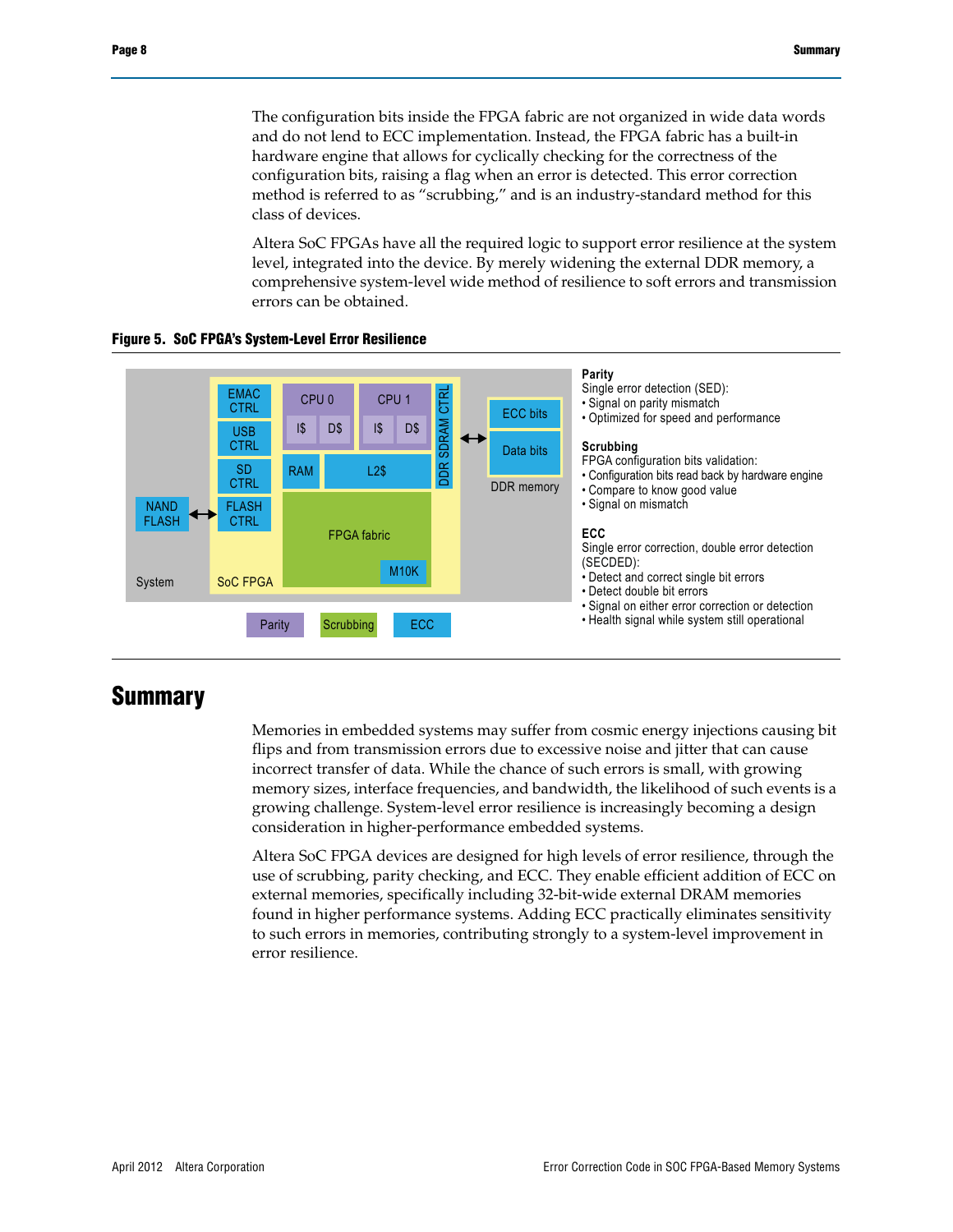# **Appendix**

## **Error Occurrence Probability**

A simplified model for first order analysis of soft errors due to memory bit flips, e.g. the model assumes randomness of SEU and does not include hard or transmission errors.

 $n =$  number of bits in a data word  $(n_d)$ , plus the number of bits for correction code  $(n_e)$ 

 $m =$  number of bits in memory

 $w =$  number of words in memory, or  $m/n_d$ 

 $p$  = probability of a single bit error in a period of one hour

Empirically determined range: 1.19\*10-19 ... 6.9\*10-15

## **Probability of Experiencing an Unrecoverable Error Without ECC**

 $p_t$  = chance of an error in a memory of bit size *m* in a period of one hour

$$
P_t = 1 - \left(1 - p\right)^m
$$

#### **Probability of Experiencing Unrecoverable Errors with ECC**

 $p_w$  = probability of an uncorrectable error in a word in one hour

 $p_{mem}$  = probability of an uncorrectable error in memory in one hour

$$
P_{w} = 1 - (1 - p)^{n} - (n \cdot p) \times (1 - p)^{n-1}
$$

$$
P_{\text{mem}} = 1 - (1 - p_{w})^{w}
$$